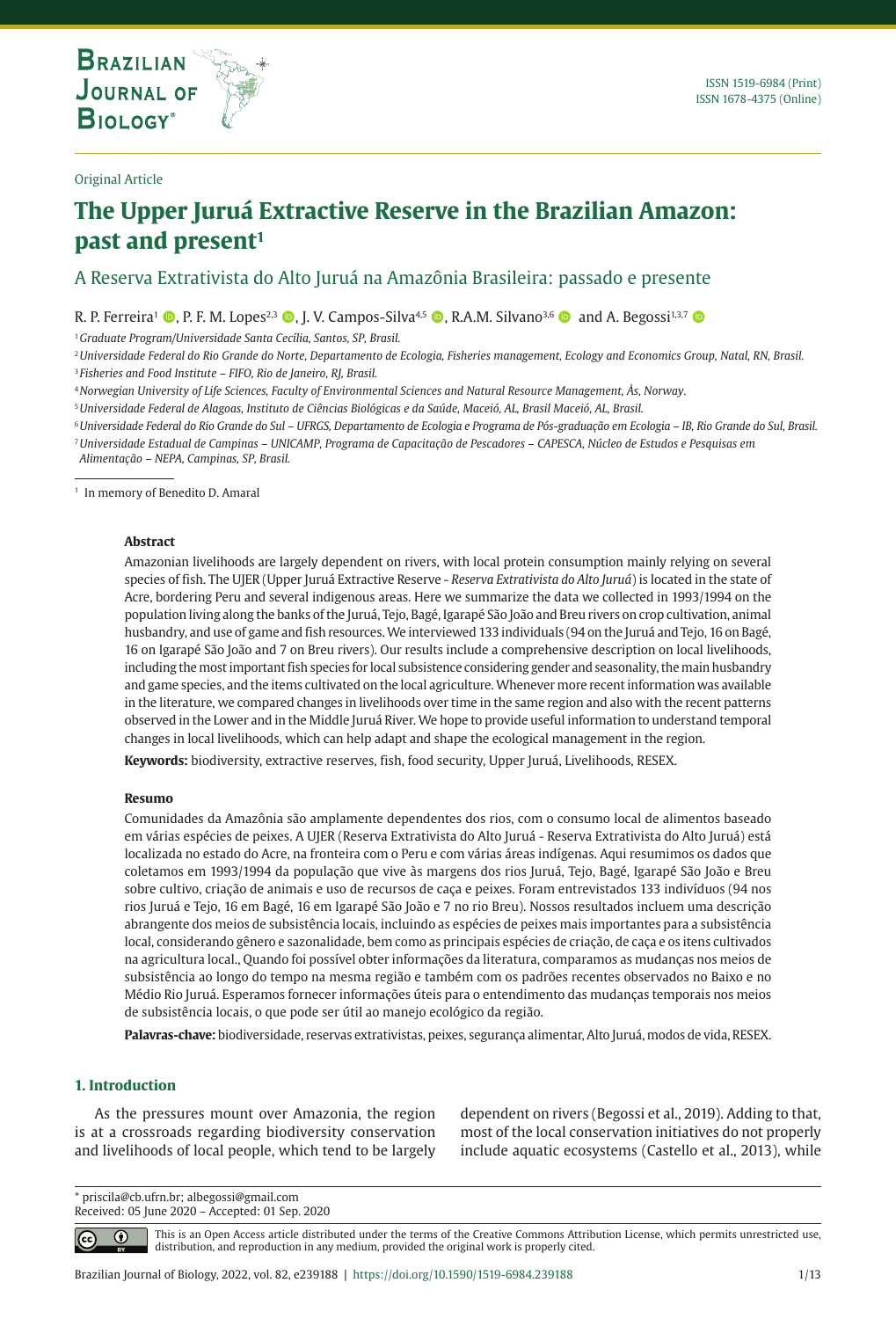the ones that do struggle against governmental pressures that try to downgrade, downsize and degazette them (Ferreira et al., 2014). Also, protected and unprotected areas suffer from various impacts, including the establishment and planning of hundreds of hydroelectric dams (Winemiller et al., 2016), new roads and the increasing deforestation rates for cattle pastures and soybean crops, which now form large corridors isolating fragments of forest (Fearnside, 2001, 2007, 2017a, b). All of these changes have consequences on terrestrial and aquatic environments. Large dams for hydropower generation, for example, have affected fish and fisheries in large Amazonian rivers, by reducing the availability of commercial migratory fish, extinguishing fish species that depend on specific habitats flooded by dams, and changing fish community by transforming lotic environments into lentic ones (Petrere, 1996; Hallwass et al., 2013a; Santos et al., 2018, 2020; Arantes et al., 2019).

An alternative to slow down the negative pressures on the Amazonia is the establishment of reserves or agreements between the local people and the government, such as participatory regimes to regulate the use of resources, including co-management strategies (Lopes et al., 2011). Co-management systems of fishing resources are locally based and can include the active participation of fishers with the support of government, civil society and research institutions (Castilla and Defeo, 2001; Gutierrez et al., 2011). In the last decades, several locally based and bottom-up co-management systems emerged in the Brazilian Amazon with the goal of managing fishing territories (usually floodplain lakes), by excluding outsiders that do not follow management rules, such as fishing restrictions or no-take areas (Begossi et al., 1999; Castro and McGrath, 2003; Lopes et al., 2011; Campos-Silva and Peres, 2016). Co-management has shown great potential to improve fishing yields and increase fish abundance in the more productive white water floodplains (Almeida et al., 2009; Castello et al., 2009; Silvano et al., 2009; Campos-Silva and Peres, 2016). Although less studied, there is evidence that co-management also contributes to increased fishing yields, fish abundance or reduced fishing pressure in the less productive clear and black water rivers in the Brazilian Amazon (Sobreiro et al., 2010; Silvano et al., 2014, Keppeler et al., 2017).

Besides the increase in fishing yields, co-management has also the potential to catalyze social transformations of disenfranchised rural communities. Income generation for instance can improve the livelihoods, not only at a family level, but also at a community level, improving common infrastructure (Campos-Silva and Peres, 2016; Freitas et al., 2020a, b). Co-management can also ensure important non-monetary values, including cultural maintenance and increasing of community self-esteem (Campos-Silva and Peres, 2016). Finally, co-management can also help with the global fight against gender inequality, generating a rare economic opportunity for women (Freitas et al., 2020a, b).

Co-management systems can be established either in or outside reserves. The Brazilian National System of Protected Areas (SNUC, acronym in Portuguese) includes some categories of protected areas that are exclusively

based on co-management arrangements. One of these categories are the Extractive Reserves, which have as their main goals the protection of biodiversity associated to the maintenance of sustainable economic activities by local people, usually with a strong focus on fishing resources (Lopes et al., 2011). The Upper Juruá Extractive Reserve (hereafter UJER), in Portuguese *Reserva Extrativista do Alto Juruá*, was created in 1990, representing the first of its type established in Brazil, located in the State of Acre, in the Brazilian Amazon. Its creation had the participation of rubber-tapper associations and grassroots movements: their pressure towards the governmental environmental agencies resulted in increasing the extension of the reserve, by including, besides the major Juruá river, the Tejo river (Almeida, 2004).

Several co-management initiatives focus on fish due to its relevance for Amazonian food security, although there is relatively high variation in fish intake per capita, ranging from an average of 87g of fish per day (Isaac et al, 2015) to 805 g (Begossi et al., 2019; Issac and Almeida, 2011). Regardless of such variations, fish is an important protein source and its extraction through fishing, by riverine people, represents a positive cost-benefit ratio compared to other sources of meat, especially those acquired in external markets (Silva and Begossi, 2009). For example, studies about riverine people at the Mekong River, specifically in Cambodia and Laos, show that shifting protein based on aquatic resources to land resources produce impacts on land uses, water consumption, and nutritional value of the protein (Orr et al., 2012). Forests provide food for native people; fishing, in particular, is among the most important economic activity in Amazonian rivers for providing food and for being a source of income, where formal jobs are almost non-existent (Pimentel et al., 1997; MacCord et al., 2007; Hallwass et al., 2011, 2013b; Hallwass and Silvano, 2016).

Much of what is known about the UJER is found in the grey literature, such as dissertations on the relations of patronage (definitions about these relations in Brazil are found in Carvalho, 1997), and other archaic rural forms and obstacles to local movements that sometimes ended in local conflicts (Lozano, 1998, 2010), on the effects of government interventions and programs at UJER (Freitas, 2012), or on the effects of local collective rights within the UJER (Luna, 2014). Archaic patronage systems were still in place in 1993, representing an important obstacle for the trades of goods produced or needed by the *ribeirinhos*.

After 30 years of creation of an extractive reserve at the Upper Juruá river, not much is known about how the riverine population has used the local natural resources, in spite of UJER original goal of reconciling conservation with the promotion of sustainable livelihoods. There is also very little information in the literature on how this use has possibly changed over time. We summarize here the data we collected in 1993 and 1994 (partially published by Begossi et al., 1999) concerning the use of game and fish resources by men and women and according to seasonal variations. By also providing comparative figures among different decades (whenever possible according to the literature available), we hope to provide guided information for the management of food resources.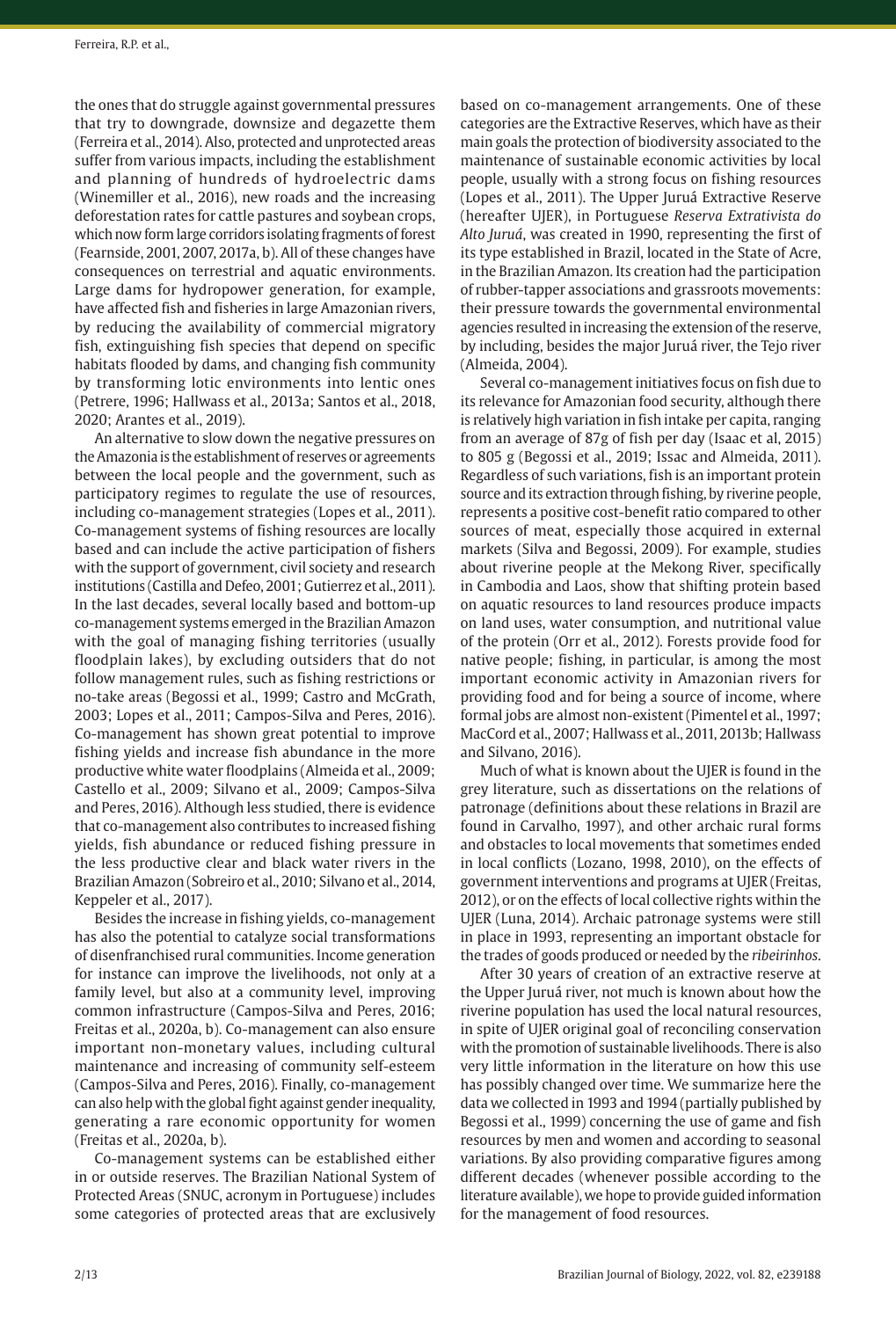### **2. Methods**

# *2.1. Study area*

The UJER, created by Decree #98,863 of January 23, 1990, covers 537,946.47 hectares (www.icmbio.gov.br). According to the Instituto Chico Mendes de Conservação da Biodiversidade (ICMBio), Ministry of the Environment, the UJER still has no management plan. The RESEX includes the towns of Jordão, Marechal Thaumaturgo, Porto Walter and Tarauacá. The UJER reaches the border of Peru (through the Breu river) and it also borders the indigenous territories of the Kampa, Jaminawa-Arara, and Kaximinaua tribes. About 7,500 people live within the limits of the reserve, who descend mostly from rubber tappers. Rubber tappers first arrived in the region in the 1890s, coming from contested areas of Peru and Bolivia. A second migration occurred in the forties, during World War II, when rubber tappers were recruited by the Brazilian government, especially among the northeastern population, who were nicknamed the Rubber Soldiers (*Soldados da Borracha* or *Batalha da Borracha*) (Almeida, 2004; Almeida and Menezes, 1994; Brasil, 2009).

The main river crossing the reserve is the Juruá, a white water river with a low slope (Brasil, 2009). The Juruá river rises in Peru at an altitude of approximately 450 m and has a length of 3,280 km; it crosses the States of Acre and Amazonas, discharging waters in the Solimões River (Costa et al., 2012). Tributaries of the right margin of the Juruá river are the rivers Breu, Caipora, São João, Acuriá, Tejo, Grajaú, Natal, Humaitá and Valparaíso. Juruá is a navigable river including for large vessels between the municipality of Cruzeiro do Sul and Marechal Thaumaturgo (Upper Juruá) (Costa et al, 2012). As a white water river in Amazonia, the Juruá River forms the areas of várzea (lowland flooded forests), which are mosaic of habitats subject to seasonal flooding, that have a very high biodiversity (Goulding et al., 2003). The rainy season (winter, September to March) corresponds to the flooding period, whereas the dry season (summer, April to August) is marked by low water levels (Costa et al., 2012). In 1993 and 1994, we interviewed riverine inhabitants of the banks of important UJER rivers: Juruá and Tejo (here considered together), Bagé, São João, and Breu (Figures 1a, b).

The *ribeirinhos* (riverine people living along the river banks) studied at the UJER live in houses located by white



**Figure 1.** Map of the Upper Juruá Extractive Reserve: a) its location in Brazil, Acre State; b) some of the rivers that flow within the reserve that had their riverine populations studied here.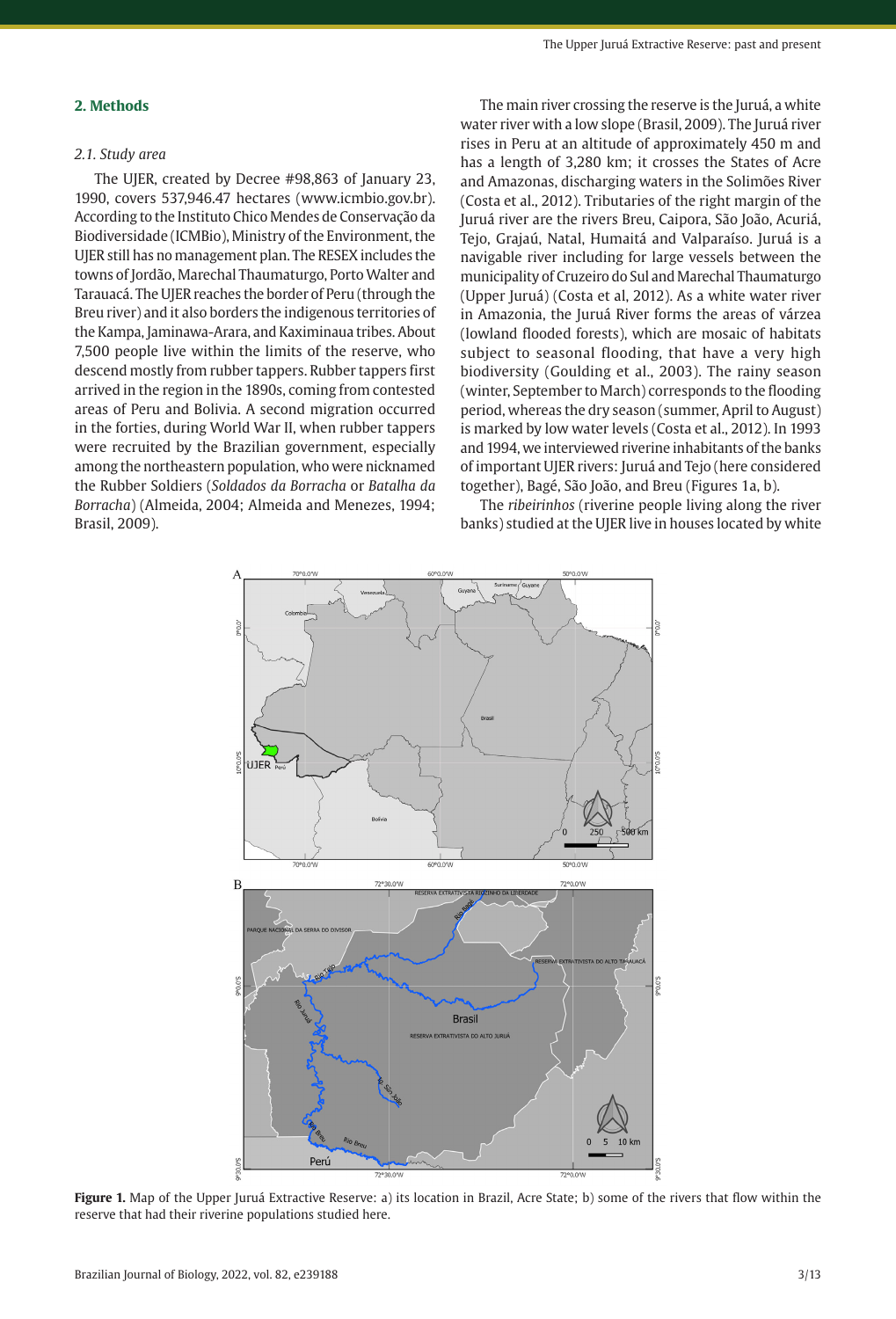water rivers, allowing fishing to be performed by the whole family, including children, which probably decreases the chance of food insecurity, due to available protein. The UJER has defined rules that allow local residents to exclude outsiders and invaders unable to abide by the restrictive harvesting rules. The access control to restrictive fishing areas was aided by a simple, but powerful radio communication system (Radio 'Verdes Florestas' – Green forests) (Almeida and Menezes 1994; Begossi, 2001; Begossi and Brown, 2003).

### *2.2. Data collection*

The data presented here were partially published (especially data on game and fish) by Begossi et al.,(1999). All the information was collected through interviews, using open and semi-structured standardized questions, conducted in July 1993 and July 1994, by A. Begossi and BD Amaral., The questionnaires are deposited at FIFO (Fisheries and Food Institute, www.fisheriesandfood. com) under the number PAJUR 007 and the project was funded by Fapesp 98 / 02619-8 and MacArthur Foundation 92/21848, coordinated by M. Almeida, M. Cunha and K. Brown (UNICAMP / USP).

The interview effort aimed to sample 20% of the riverine families living by the riverbanks: for every household interviewed, the next four were skipped. At the time of the interview, the UJER included about 865 families, 47% inhabiting the banks of the rivers (Almeida, 1991; Asareaj, 1993). With the exception of the Breu River, most interviews were done with women, as they were more commonly found at home, as men were often fishing or working the cassava (*Manihot esculenta*) fields (details in Begossi et al., 1999 and 2020). Interviews were carried out at homes, but individually, and questions included fish consumed and fish preferred, among others.

Fish was collected through donations from fishermen and by experimental fisheries using gillnets with varied mesh sizes (Silvano et al., 2000). Collected fish was fixed in 10% formaldehyde, stored in a plastic container and identified by B. D. Amaral, RAM Silvano and Oswaldo T. Oyakawa and deposited at MZUSP (Museu de Zoologia da Universidade de São Paulo). The fish identification and fishing methods have been published elsewhere (Begossi et al.,, 1999; Silvano et al.,, 2000, 2001).

### **3. Results**

The data for the main and major rivers, Juruá and its tributary Tejo, are grouped. The streams and smaller rivers are analyzed separately, as they occupy a more remote position, making it possible to check local differences. Interviews included 133 individuals, divided by river as: Juruá and Tejo (94 individuals), Bagé (16), Igarapé São João (16), and Breu (7) (Table 1). Among these, 77 are women and 56 are men (Table 1). Interviewees were on average 32.5 years old, ranging from 15 to 77 (Table 1). For other details see Begossi et al., (2020). In fact, in two of the rivers, Igarapé São João and Breu, none of the interviewees were born in the community where they resided. With the exception of two people, the remaining interviewees were illiterate or functional illiterate (Table 1).

Activities included fishing, hunting and agriculture, mostly performed by men, and some fishing, agriculture, handicrafts (baskets, for example), processing of manioc flour, agriculture, and house-keeping, by women. However, some activities had the participation of both men and women, such as net crafting and manioc flour production.

### *3.1. Agriculture*

Out of the 133 interviewed households, 90 families practiced agriculture by cultivating cassava, rice, beans, corn and tobacco, among others (Table 2). At the Juruá / Tejo Rivers (66 families interviewed) and at the Breu (4 families) the most cultivated item were beans. At the Bagé River (10 families), corn was the most important item, while at the Igarapé São João (10 families) cassava, beans and tobacco were the most important items (Table 2). At the time of the interview, access to commerce and trading points were one of the limiting factors for the local people. Families at the Juruá river also cultivated tobacco.

**Table 1.** Socioeconomic characteristics of interviewees at the Upper Juruá Extractive Reserve (n=133), in 1993/1994.

| Characteristic                        | Juruá/Tejo   | Bagé         | Igarapé São João | <b>Breu</b> |
|---------------------------------------|--------------|--------------|------------------|-------------|
| Sex(F/M)                              | 55/39        | 10/6         | 9/7              | 3/4         |
| Average (range)                       | 34.5 (15-77) | 34.7 (15-66) | 22.8 (18-37)     | 38 (20-58)  |
| Born in the same village $(\%)$       | 10.6%        | 18.8%        | 0%               | 0%          |
| Education level                       |              |              |                  |             |
| Illiteracy $(0-1$ year)               | 78           | 10           | 13               | 5           |
| Functional illiteracy (up to 4 years) | 12           |              |                  |             |
| Literate <sup>®</sup>                 | 2            | $\Omega$     | 0                |             |

\*people studied up to the 8<sup>th</sup> elementary grade, which was the maximum registered in the communities.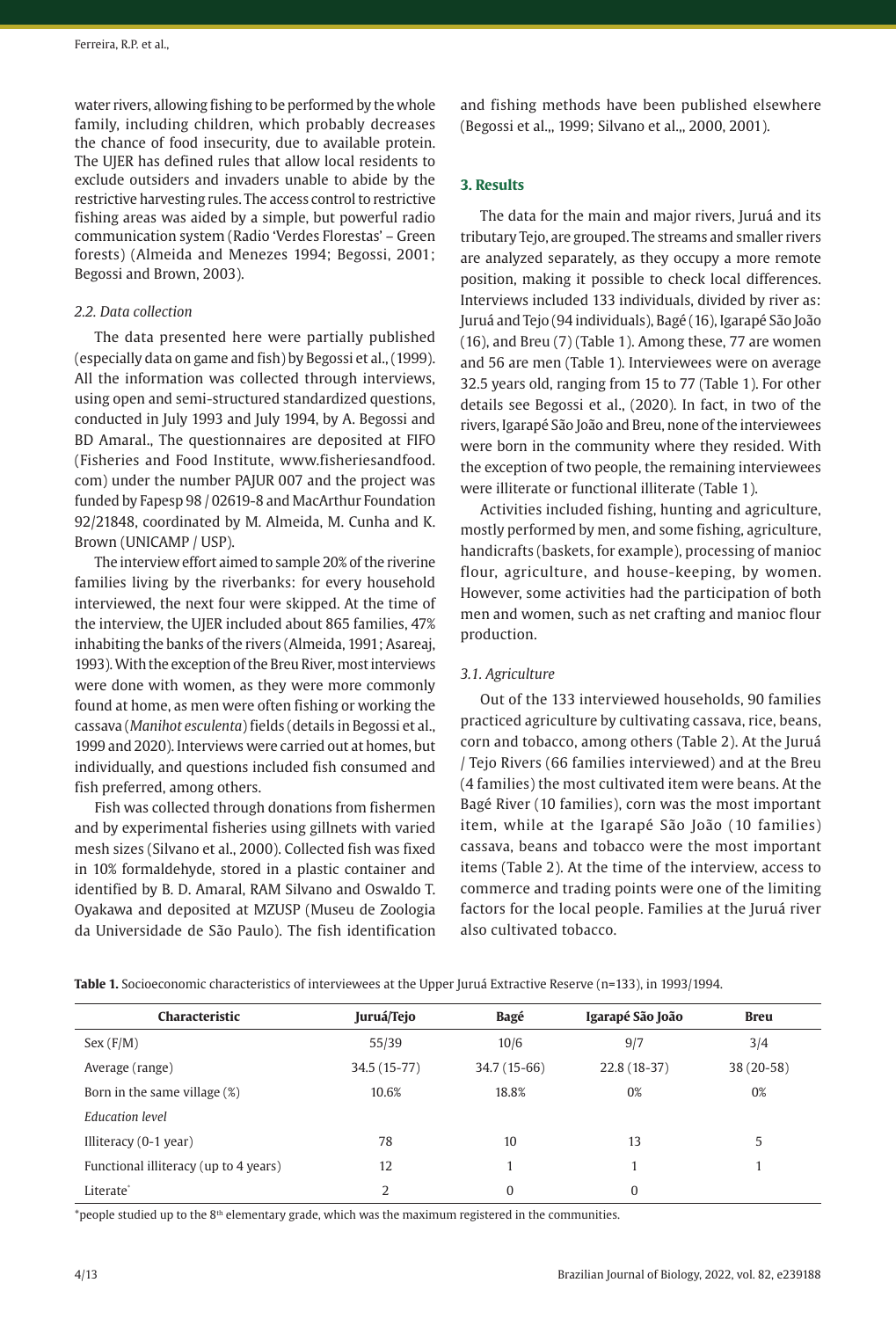**Table 2.** Main items cultivated by the riverine inhabitants of the Upper Juruá Extractive Reserve (shown by river communities: columns) (n=90 interviews, 1993-1994). The colors represent the relevance of each cultivar to the village (darkest gray = >50% of the families in the village practice it; second darkest = 30-50%; followed by 15-29.9%; 5-14.9%; 1-4.9%; and 0 in white)

| <b>Agriculture</b>  | Juruá/<br><b>Tejo</b> | Bagé           | São<br>João    | <b>Breu</b>    | <b>Total</b>   |
|---------------------|-----------------------|----------------|----------------|----------------|----------------|
| Avocado             | $\overline{2}$        | $\theta$       | $\overline{0}$ | $\theta$       | $\overline{2}$ |
| <b>Banana</b>       | 23                    | 4              | $\mathbf{1}$   | $\overline{2}$ | 30             |
| Bean                | 54                    | 3              | 7              | 4              | 68             |
| Cabbage             | $\overline{2}$        | 1              | 0              | $\Omega$       | 3              |
| Chili               | $\overline{2}$        | 1              | $\overline{0}$ | $\theta$       | 3              |
| Coffee              | $\mathbf{1}$          | $\theta$       | 0              | $\Omega$       | $\mathbf{1}$   |
| Corn                | 36                    | 10             | $\overline{4}$ | 3              | 53             |
| Green<br>produce    | $\overline{2}$        | 0              | 0              | $\mathbf{0}$   | $\overline{2}$ |
| Herbs and<br>spices | $\overline{2}$        | $\theta$       | 0              | $\mathbf{0}$   | $\overline{2}$ |
| Lime                | $\Omega$              | $\theta$       | $\mathbf{1}$   | $\Omega$       | 1              |
| No data             | $\mathbf{1}$          | $\theta$       | $\overline{0}$ | $\Omega$       | 1              |
| Onion               | 3                     | $\theta$       | 0              | $\Omega$       | 3              |
| Orange              | $\mathbf{1}$          | $\theta$       | $\overline{0}$ | $\overline{0}$ | $\mathbf{1}$   |
| Papaya              | 3                     | 1              | $\mathbf{1}$   | $\Omega$       | 5              |
| Potato              | 6                     | $\theta$       | 0              | $\Omega$       | 6              |
| Pumpkin             | $\overline{4}$        | 1              | $\overline{0}$ | $\mathbf{0}$   | 5              |
| Rice                | 27                    | 8              | 6              | $\overline{2}$ | 43             |
| 'Roça'<br>(Cassava) | 50                    | 9              | 7              | 3              | 69             |
| Sugar cane          | 12                    | 3              | $\overline{2}$ | 1              | 18             |
| Tobacco             | 35                    | $\overline{2}$ | 7              | $\overline{2}$ | 46             |
| Tomato              | $\theta$              | 1              | $\overline{0}$ | $\Omega$       | $\mathbf{1}$   |
| Watermelon          | $\overline{4}$        | $\mathbf{1}$   | $\overline{0}$ | $\overline{0}$ | 5              |

A Duck Goat Pig Sheep Cattle Chicken Cattle  $\mathsf{C}$ Pig Duck

### *3.2. Animal breeding*

A total of 90 families provided information on animal breeding: 66 in the Tejo/Juruá, 10 in the Bagé, 10 in São João and four in Breu. In the Tejo/Juruá, most families raised chickens and several raised pigs, goats, sheep and cattle. Cattle were commonly sighted along the banks of the Juruá River, at the time of the interviews. Cattle were also common on the three other riverbanks (Figure 2).

# *3.3. Hunting and fishing*

Game hunting at UJER occurs especially in the winter (September-March), when the river water level is high and fishing becomes less productive. Although fishing happens year-round, it is more common in the summer, when the river water level is low and fish is more concentrated. Thus, it makes sense that, among 118 respondents, 105 said to consume more fish during the summer and 92 said to consume more game in the winter.

Hunting was addressed in Begossi et al., (1999) and shows brocket deers, peccaries, coatis, nhambus (tinamid bird), monkeys, cotias, among others, as being important for the local diet. "Imbiara" (birds and small rodents, see Begossi et al.,, 1999) was mentioned by men and women (Table 3).

The fishing equipment or gear used by riverine people included mainly hook and line, castnet, and gillnet. The vessels included mainly canoes, especially rowing in paddled canoes (Table 4). We did not identify any family that sold their fish (n=74).

#### *3.4. Fish consumption at UJER*

Ninety-nine families informed about their fish consumption. Fish, especially bode (family Loricariidae)



**Figure 2.** Data on animal husbandry (1993/1994, average): A) Juruá and Tejo rivers, B) Bagé River, C) Igarapé São João and D) Breu River.

Sheep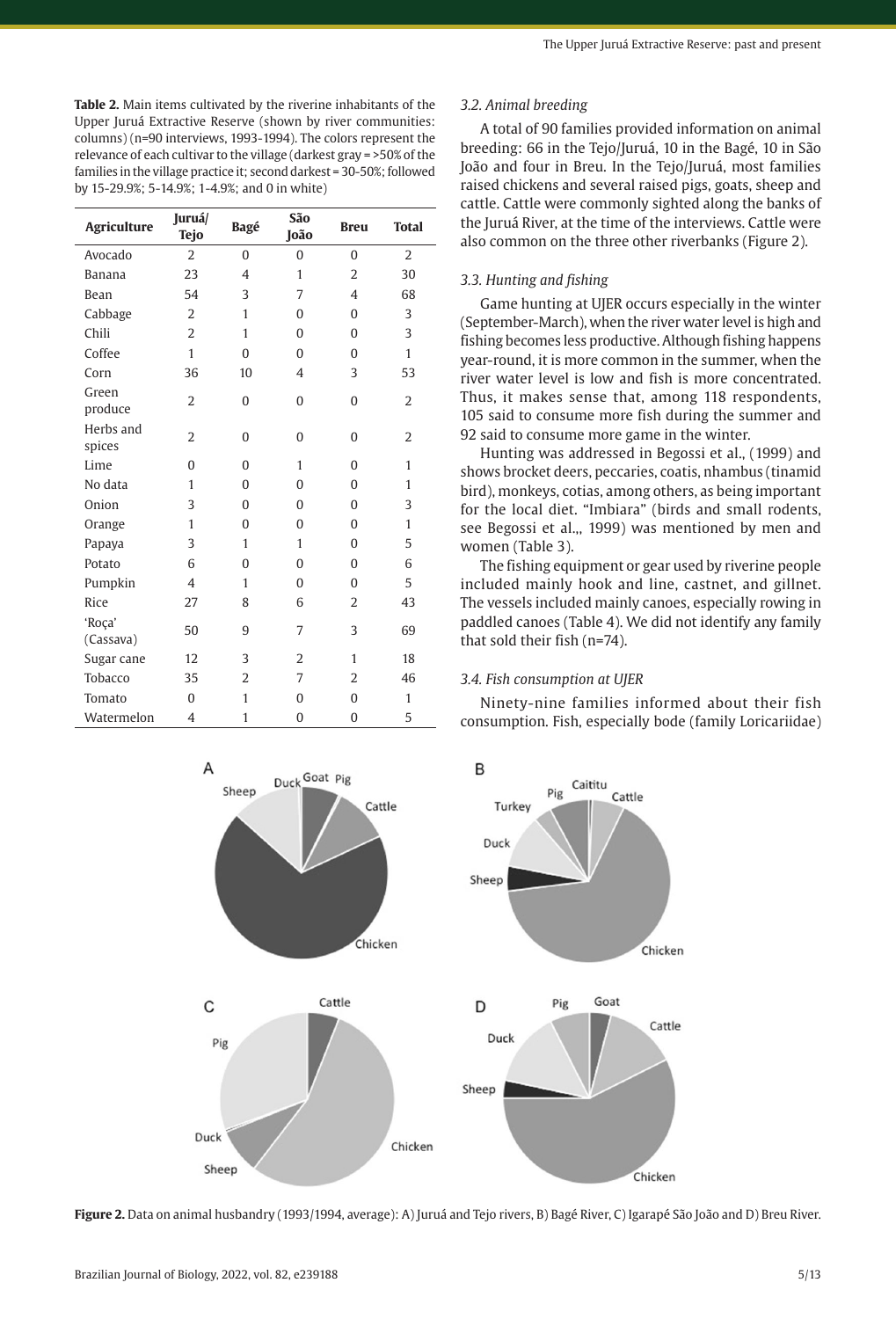| Popular name    | <b>Species</b>                | Women          | Men            | <b>Total</b>   |
|-----------------|-------------------------------|----------------|----------------|----------------|
| <b>Mammals</b>  |                               |                |                |                |
| Tapir           | Tapirus terrestris            | 2              | $\overline{2}$ | $\overline{4}$ |
| Cotia           | Dasyprocta fuligonosa         | 10             | 13             | 23             |
| Cuties          | Myoprocta pratti              | $\mathbf{1}$   | $\mathbf{0}$   | $\mathbf{1}$   |
| Armadillo       | Cingulata                     | $\overline{4}$ | $\mathbf{1}$   | 5              |
| Deer            | Mazama spp.                   | 17             | 28             | 45             |
| Monkey          | NI                            | 5              | 13             | 18             |
| Capuchin monkey | Cebus apella                  | $\mathbf{0}$   | 5              | 5              |
| Spider monkey   | Ateles paniscus               | 1              | $\mathbf{1}$   | $\overline{2}$ |
| Howler monkey   | Alouatta seniculus            | 1              | 5              | 6              |
| Coati           | Nasua nasua                   | 12             | 16             | 28             |
| Squirrel        | Sciurus spp.                  | ??             | ??             | ??             |
| Agouti          | Cuniculus paca                | 6              | $\overline{4}$ | 10             |
| Peccaries       | Pecari tacaju, Tayassu pecari | 16             | 23             | 39             |
| <b>Imbiara</b>  | NI rodent                     | 20             | 17             | 37             |
| <b>Birds</b>    |                               |                |                |                |
| Jacu            | NI                            | 3              | 5              | 8              |
| Nambu           | Crypturellus and Tinamus spp. | 9              | 18             | 27             |
| Parrots         | Amazona spp. and Pionus spp.  | 1              | $\mathbf{1}$   | 2              |
| Aracua          | NI                            | $\Omega$       | $\mathbf{1}$   | $\mathbf{1}$   |
| Capitão         | Capito spp.                   | $\mathbf{1}$   | $\mathbf{0}$   | $\mathbf{1}$   |
| Reptiles        |                               |                |                |                |
| Jaboti          | Chelonioidis denticulata      | $\mathbf{1}$   | $\mathbf{1}$   | 2              |

**Table 3.** Game consumption at the Upper Juruá Extractive Reserve (n= 118 interviews, 70 women and 48 men, 1993-1994). Identification found in Begossi et al. (1999) and MMA, 2009.

NI=not identified.

Table 4. Fishing Gear used by riverine inhabitants of UJER (n=66).

| Gear                     | Juruá | <b>Tejo</b> | Bagé | São João | <b>Breu</b> |
|--------------------------|-------|-------------|------|----------|-------------|
| Cast net                 | 41    | 16          |      |          | ∼           |
| Hook and line            | 9     | 10          |      |          |             |
| Gillnet                  |       |             |      |          | 0           |
| Bicheiro (small harpoon) |       |             | 0    |          | 0           |
| No data                  |       |             | O    |          |             |

and mandi (families Pimelodidae and Auchenipteridae), were the main fish consumed by the inhabitants of the UJER. The main list of fish consumed by the riverine inhabitants of UJER can be found in Table 5. Information about the fish consumption at the UJER was published in Begossi et al., (1999) and Silvano et al., (2001). Here we focus especially on gender differences or preferences in fish consumption in the different seasons (summer/winter).

Results from men and women were obtained partially in different residences and partially in the same residence. The two main group of species mentioned before, bode and mandi, are consumed all year long. Still, there were some differences regarding the winter and summer

fish. For the summer, at the Juruá/Tejo rivers women mentioned the consumption of bicuda (not collected, but possibly *Boulengerella* spp., see Silvano 2020), cuiú (*Pterodoras granulosus*), curimatá (*Prochilodus* sp.), mocinha (*Potamorhina altamazonica*) and moela (*Pimelodina flavipinnis*), while men said to consume piramutaba *(Platysilurus barbatus, Callophysus macropterus*) and surubim (*Pseudoplatystoma* spp.) (Table 5). At the Bagé river, women cited seven species of fish, besides mandi and bode, whereas men mentioned mandi and bode. At Igarapé São João, women focused on mandi, casca grossa and curimatá and men consumed more Jundiá and sardinha; bode and mandi were consumed by both women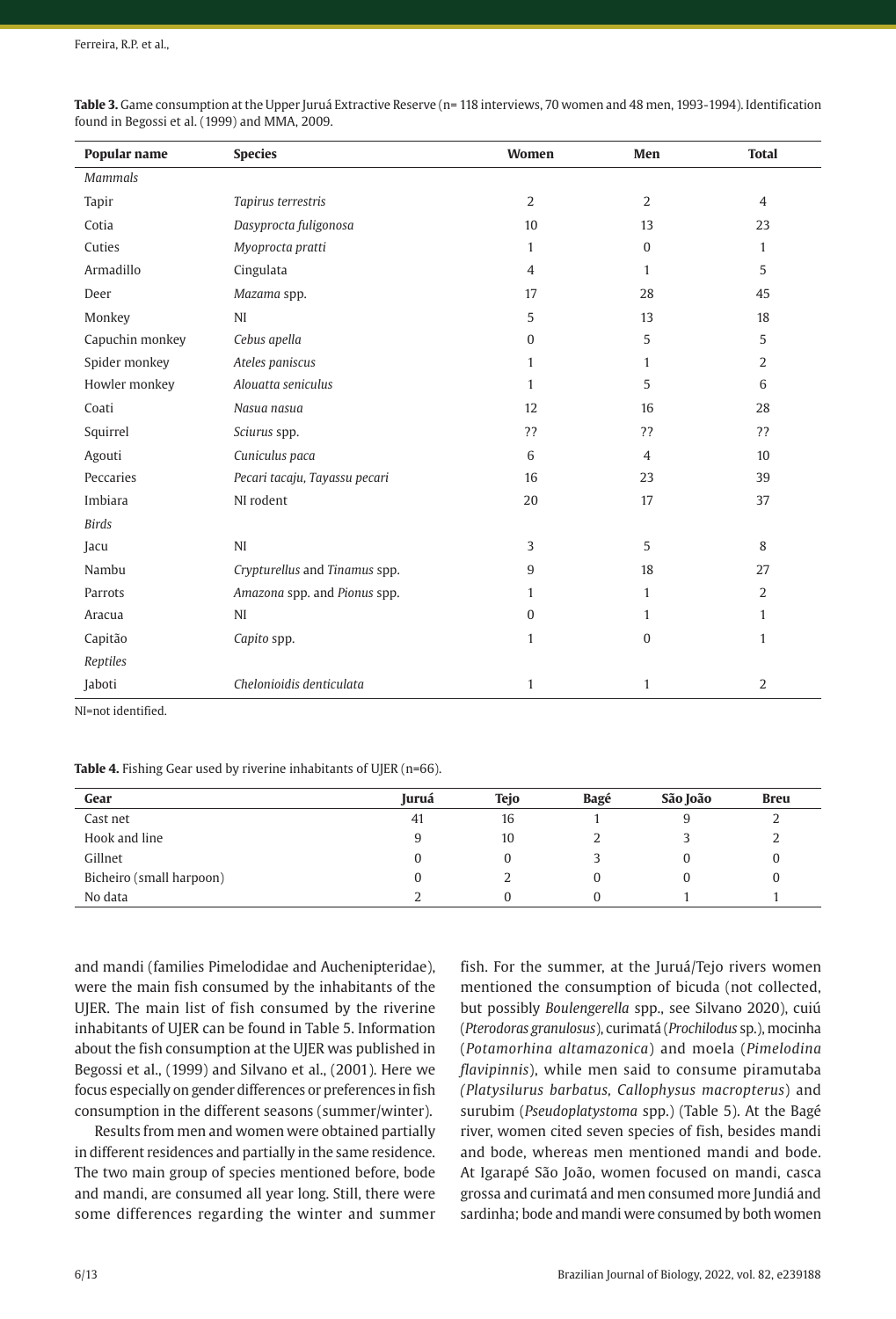and men, but especially by the latter (80% of citations). At the Breu river, women mentioned mandi, bode and surubim, whereas men focused on curimata, piaba and sardinha (Figure 3).

During the winter, at the Juruá/Tejo rivers women consumed especially mandi, bicuda, curimata, gordinho and sabonete (both not collected) whereas men consumed

proportionately more casca grossa, mocinha, pescada, piramutaba, traíra (*Hoplias* aff. *malabaricus*), among others (Table 5). At the Bagé river, women consumed nine species, whereas men focused on cará; at Igarapé São João, bode was more consumed by women and mandi slightly more by men. At Breu river, men consumed more bode, compared to women that consumed more mota (Figure 3).



**Figure 3.** Percentage of citation about fish consumption in the winter (high water, rainy season, September-March) and in the summer (low water, dry season, April-August), by women (73 interviews) and men (46 interviews), at UJER. 1993/1994.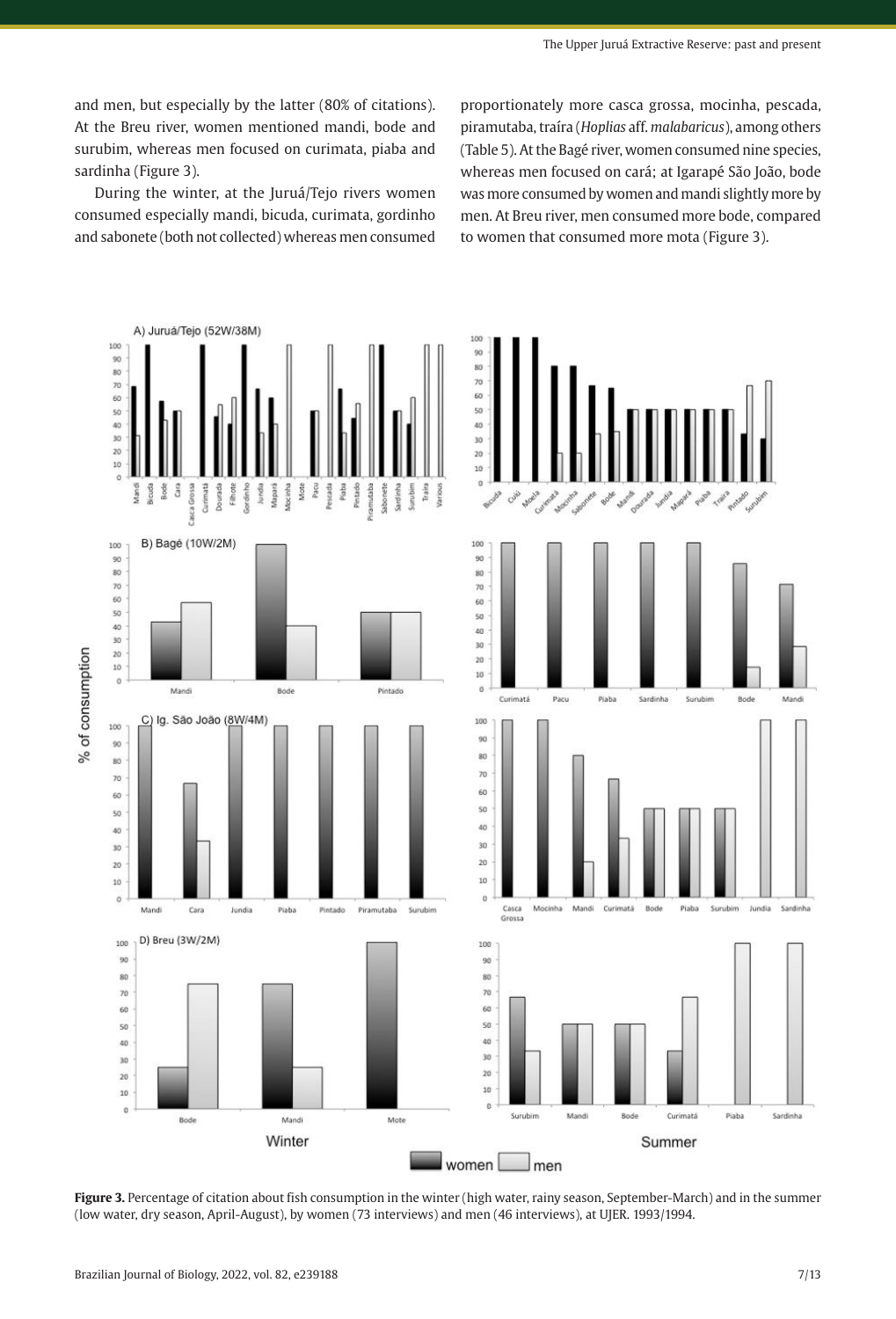**Table 5.** Main fish, with identification of the main species mentioned at interviews at the Upper Juruá Extractive Reserve (1993/1994). Identification is found in Begossi et al. (1999) and Silvano et al. (2001).

| Local name         | <b>Species identification</b>                  |
|--------------------|------------------------------------------------|
| Bico de pato       | Soruhim lima                                   |
| Bicuda             | Not collected, but possibly                    |
|                    | Boulengerella spp.                             |
| <b>Bode</b>        | Loricariidae, many species                     |
| Cará               | Hypselacara temporalis, Aequidens sp.          |
| Casca-grossa       | Psectrogaster spp.                             |
| Cuiu               | Oxydoras niger                                 |
| Curimatá           | Prochilodus nigricans                          |
| Dourada            | Not collected                                  |
| Gordinho           | Not collected                                  |
| Mocinha            | Potamorhina altamazonica                       |
| Filhote            | Not collected                                  |
| Jundiá             | Brachyplatystoma juruense                      |
| Mandi              | Pimelodidae and Auchenipteridae                |
| Moela              | Pimelodina flavipinnis                         |
| Mota               | Brachyplatystoma vaillanti                     |
| Pescadinha         | Pachyurus sp., Plagioscion spp.                |
|                    | Astvanax bimaculatus.                          |
| Piaba              | Curimatella imaculata.                         |
|                    | Steindachnerina spp.                           |
| Piau               | Anostomidae                                    |
| Pintadinha         | Calophysus macropterus                         |
| Piranha            | Pygocentrus nattereri, Serrasalmus spp.        |
| Piramutaba         | Platysilurus barbatus, Callophysus             |
| Sabonete           | macropterus<br>Not collected                   |
|                    |                                                |
| Sardinha           | Tetragonopterus argenteus,<br>Triportheus spp. |
| Surubim or pintado | Pseudoplatystoma spp.                          |
| Traíra             | Hoplias aff. malabaricus                       |

# **4. Discussion**

Data about the number of people living at the UJER is not sequential and it is variable. In 2001, population was of 4,615 people. Earlier information shows 860 families (Almeida, 1991; ASAREAJ, 1993, Maranho et al., 2015). Rezende (2010) shows the following population change: 1991 (865 houses), 1996 (639 houses) and 2005 (1163 houses); but, the number of inhabitants decreased from 5,387 in 1991 to 4,677 in 2005. Information on http://www.memorialchicomendes.org/resex-alto-jurua/ (May 13, 16:12) cites 7,500 residents at UJER. Finally, in 2010, Maranho et al., (2015) observed 1,500 families at the UJER and still a lack of infrastructure, such as school and of health post; the largest clusters were found in Restauração (Tejo River) and at the mouth of the Breu River. Our experience in the field research in 1993-1994 showed the beginning of the creation of the extractive reserve: at that time, basic economic problems soared, including the difficulties of selling tobacco, which was stored at home. There was no transportation, and residents complained that they were losing the harvest without selling it. Most people (90%, Table 1) were not born at their place of residence (the river specific location of their residences at the time of the interviews), but were born within the UJER limits, either in another community by the same river or by a different river. As a comparison, at the Lower Juruá Extractive reserve (Brasil, 2009), 57% came from outside the reserve. At UJER, there is an intense inside migration, either among different rivers or localities, or among different places from the State of Acre (Ferreira, 2020). Ruiz-Perez et al., (2005) also observed internal displacement, showing that 93% of people that moved around stayed within the borders of the UJER.

Most of the UJER respondents were illiterate (80% functionally illiterate or totally illiterate, n=124) at the time of the interview. A few years later, at the Lower Jurua Extractive Reserve the education level was slightly higher than at UJER, since 13% studied the first year of basic school at the Lower Juruá (Brasil, 2009). The slight difference observed between the two regions could be due to the time difference between assessments: it is likely that the UJER education has undergone some improvements in 26 years, together with the remaining of the country. For example, the area close to Marechal Thaumaturgo (one of the towns within the UJER limits) has improved its primary and secondary education since 2000 (Landmann, 2014). Still, the very low level of education at the UJER could be partially due to the fact that this reserve is located in more remote areas of Amazonia, where there is an overall lack of infrastructure and schools.

Small-scale agriculture at UJER was represented especially by manioc (cassava), beans, tobacco, corn, rice and banana, among others (Table 2). Manioc is an important agricultural crop in Brazil, and in the state of Acre it represents 18% of the volume and 48% of the total gross production (Landmann, 2014). Manioc, the most important staple in Amazonia, and along with maize, were important crops since earlier Amazonian times (Sierra, 2016). Manioc is planted both in the wetland and upland environments; manioc flour and fish are key food items in the Amazonian context (Homma et al., 2012; Silva and Garavello, 2017).

We did not obtain data on rubber-tapping, which was still an important economic activity more than 10 years later (Ruiz-Pérez, 2005). Although tobacco was an important item at the Juruá river during our study, it was not listed as relevant in 2005 (Ruiz-Pérez, 2005). Tobacco may either have lost its relevance over time or it is a crop cultivated by specific communities eventually sampled by us, but not in other studies. Other activities, such as rubber extraction and the manufacture of plant-based leather have been studied and are not dealt with here; the manufacture of plant-based leather, for example, has been registered at the Bagé and Tejo rivers, among others (de Andrade, 2003).

Animal husbandry in the periods of 2005 (Ruiz-Pérez, 2005) and 2015 (Maranho et al., 2015) by the UJER families shows 94% of the families raising chicken, 52% livestock, 22% ducks and 15% pigs. These data are relatively in line with our 1993/1994 results, except for the fact that they suggest a significant increase in cattle breeding by 59% at the UJER (Ruiz-Pérez et al., 2005). These authors also observed that pigs were used for both subsistence and commerce, whereas cattle were sold to areas outside the reserve. The increasing of cattle ranching in Amazonia is an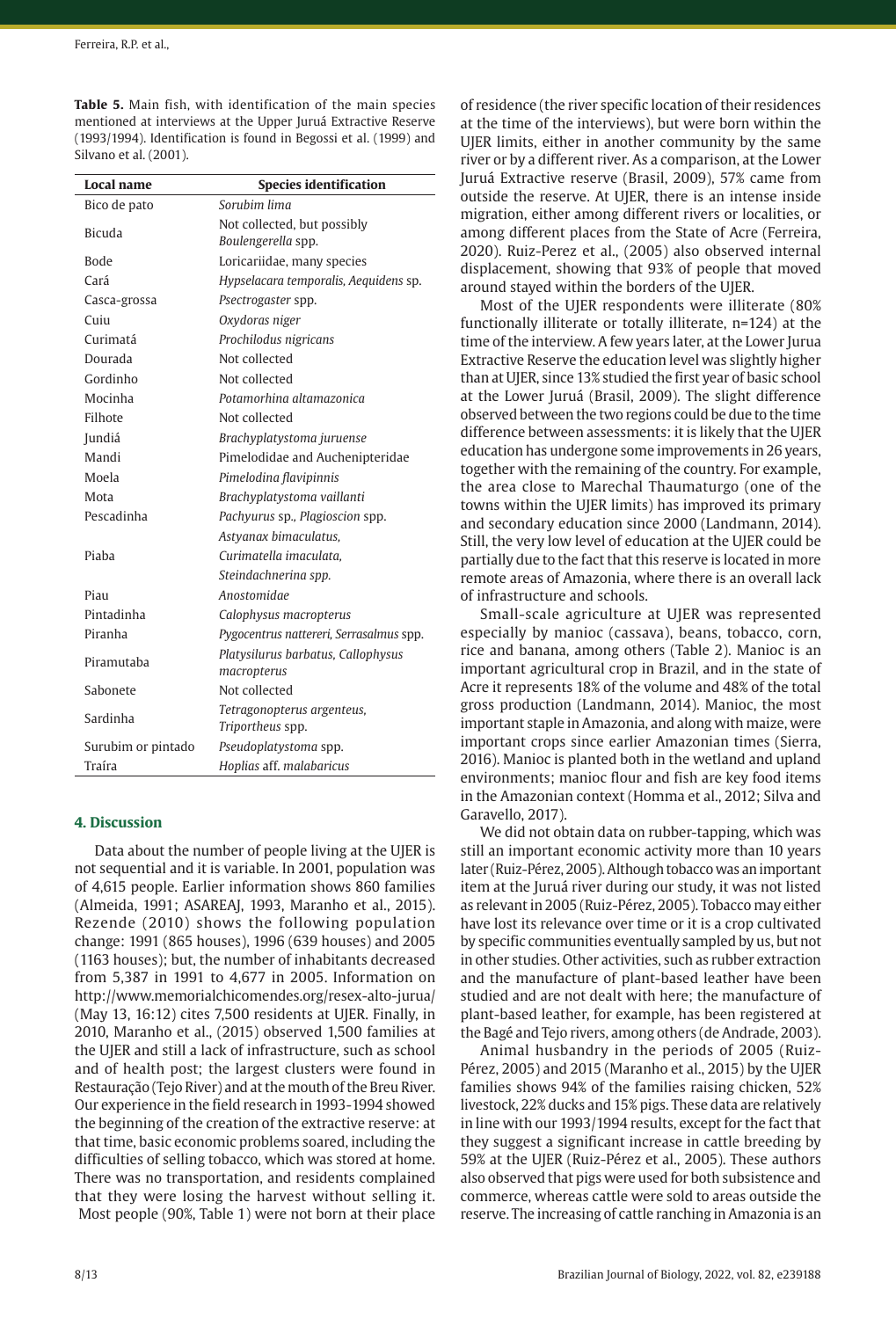imperative concern, due its strong potential to contribute with deforestation and greenhouse gas emission (zu Ermgassen et al., 2018; Bustamante et al., 2012).

### *4.1. Game and Fish consumption*

The hydrological cycle of rivers in Amazonia supports and explains much of the variations in the local diet or in the subsistence/economic activities (Landmann, 2014).

The basic food staple at UJER is fish or game meat associated with manioc flour, which do not imply constant food availability. Families in the region deal with days of abundance and days with food shortages (Lozano, 1998). During fieldwork, we had the opportunity to share several meals with the riverine of UJER, most of which consisted of fish bode and cassava flour, although eventually we also shared deer broth with cassava flour, on the Tejo River. Hunting, carried out using various processes and techniques (Dias, 2004), provides meat, especially in the winter when the river floods and fish is less available (Begossi et al., 1999).

The most cited fish as food by the interviewees were bode and mandi (Figure 3). Silvano et al. (2001) emphasized that bode (Loricariidae) was cited by the riverine of the UJER by 56% as common and by 65% as consumed in the summer. These fish lack information about its ecology and biology and are categorized as NA (not accessed) in the UICN Red List and in the Brazilian Red list (Begossietal.,2019). Therefore, studies are needed on these fish, especially when it is taken into account the food security of the *ribeirinhos*. Considering that the first and second quotes are different when coming from the same interviewee, we conclude that the importance of these small fish for the riverine diet is immense, since bode corresponds to 66% and mandí 61% of respondents (most consumed, first and second quotes, from Begossiet al.,2019). These are important data, as they show that even usually small fish, such as bode (Loricariidae), can guarantee the animal protein that sustains the population of riverine dwellers. The study on fish at UJER shows that bode (*Hypostomus* spp.) and mandi (*Pimelodus* spp.) are among the most abundant fish in sampling sites in the Juruá River (Silvano et al., 2000). This indicates that riverine people along the UJER has included some of the most common fish in their diets, which may be an adaptive strategy to secure a protein source, in case of variations on fish availability (Huntingtonet al.,2017). As fishing becomes more difficult in the winter because the rivers are flooded, people tend to turn to eating game (Figure3). In the summer, fish get concentrated in ponds and lakes and are more easily caught (Silvano et al., 2000).

Both men and women mentioned several species of fish important in their food intake. Diversity of citations was slightly lower in the winter: women cited 29 fish in the winter and 33 in the summer. Men cited 23 fish in the winter and 27 in the summer. There is a slightly higher diversity of fish richness citation by women, as shown in Figure 3. In the literature of medicinal plants (ethnobotany), women also tend to cite a higher richness of medicinal plants, because they are often the ones that make the homemade medicines for the children in the form of tea or syrups, among others (Figueiredo et al., 1993). In the case of fish, it is also possible that women, when preparing the fish for consumption, have the chance to handle and carefully observe the fish, increasing their recording of species for either consumption or preferences. A gender biased in the

interviews cannot be discarded either, as more women were interviewed here. According to Bailey (1982: 191) the sex of the interviewer probably affects the respondent's reaction. Such biases are sometimes reflected in responses given to please the interviewer of the same sex. The inverse also seems true, when less favorable responses are given to the interviewer of the opposite sex. However, gender bias in interviews seems to be more important in gender-related themes. Lipps and Lutz (2017) found that the gender of the interviewer influences on responses about general gender issues and on sensitive health issues, but it has no effect on political and on household tasks-related questions. In our case, interviews occurred most often in the presence of the couple, which likely counterbalances some gender-bias.

In spite of women and men showing preferences for some different species at the UJER, both consume scaly fish (*peixe de escama*) and smooth-skinned catfishes (*peixe liso*). In Amazonia, people tend to avoid *peixe–liso*: in Parintins, Amazonas State, 85,3% of the interviewees said to mainly prefer *peixe de escama*, whereas just 4% mentioned to prefer *peixe liso* (Costa et al.,2013). Flores et al. (2014) found genderdifference preferences, both including scaly fish, such as caranha by men, and tucunaré by women. Other studies have shown no differences regarding the fish preferences by men and women, such as in the case of fishers of the Atlantic Forest coast (Begossietal.,2012). In the case of the UJER, food taboos, locally called fish *reimoso*, include several scaleless fish (called *peixes de couro*), but one scaly fish, the curimata (Begossietal.,1999). Many hypotheses try to explain fish food taboos in Amazonia, some more psychological and symbolic (Leme, 2007) and others more cultural-ecological (Begossi et al., 2004), among others. In particular, Begossi et al. (2004) discuss in detail several hypotheses to explain food taboos, including data from the UJER, among other Amazonian sites.

# *4.2. Looking at other protected sites: co-management and conservation*

Juruá is a highly productive river, where rural communities strongly rely on natural resources. Besides the Upper Juruá Extractive Reserve, there are other sustainableuse Protected Areas and two Indigenous areas at the Juruá river basin. In these areas, fisheries co-management comprises one of the most important networks, strongly contributing with food security, income generation and protection of floodplains habitats (Campos-Silva et al., 2019; Braga, 2011). In addition, co-managements have been strongly contributing with conservation of fish stocks and local development, while also promoting the recovery of non-target populations (Campos-Silva and Peres, 2016).

### *4.3. The Middle Juruá: lessons to be learned*

In this session, we use information from the Middle Juruá Extractive Reserve in order to provide thoughts about management possibilities at UJER. We use here, as an example, the pirarucu (*Arapaima* spp.) management, which is a common species at the Middle Juruá River. Information about community-based management in the Middle Juruá river can provide tools for managing areas of the UJER, towards other fish species, as we did not collect any pirarucu at UJER during our fieldwork.

In the middle region of the Juruá river, hunting and fishing are complementary activities to ensure the food security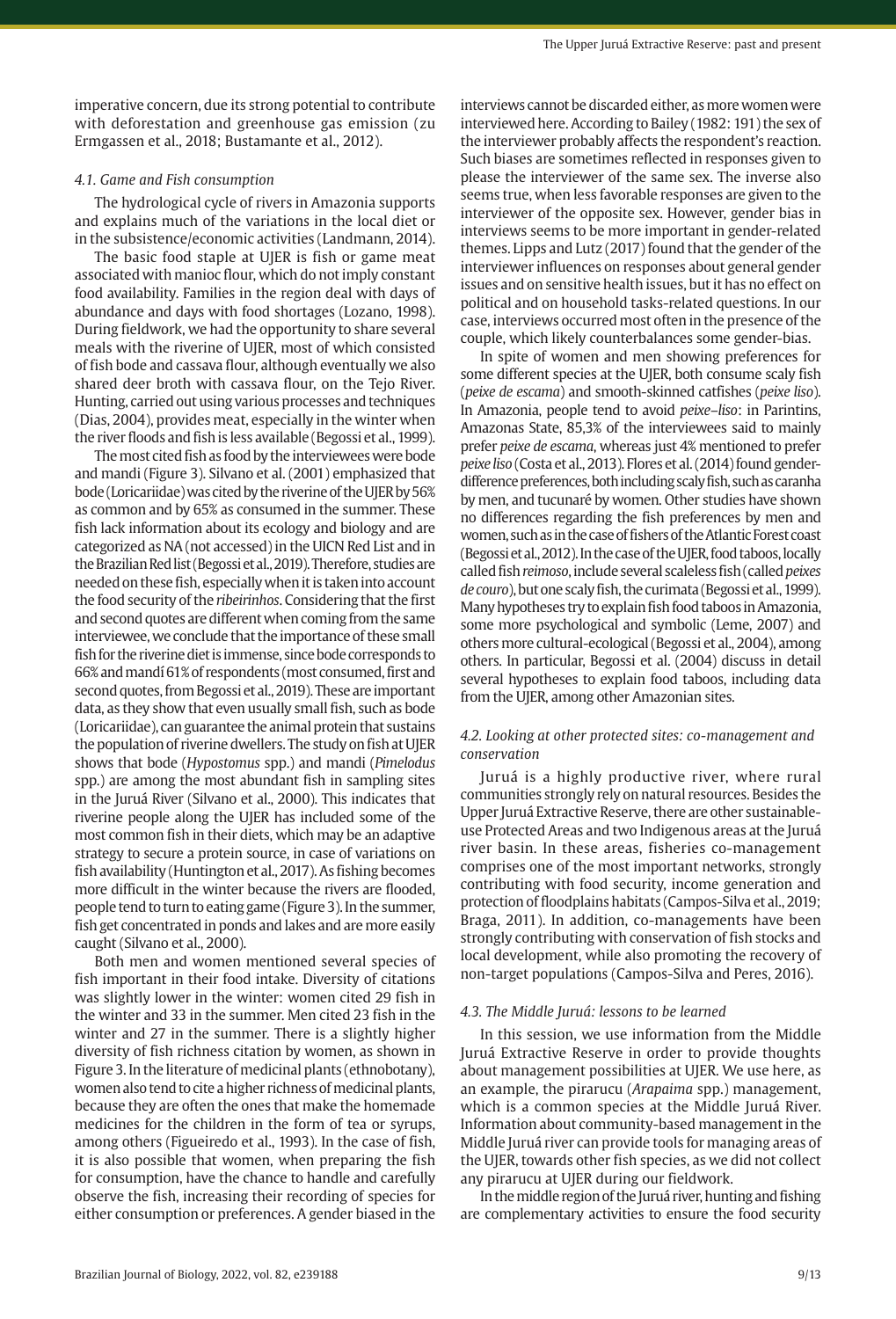of local dwellers, as we also observed at UJER. The average extraction rate of game and fish species varies between approximately 30g and 1,500g per person per day, respectively (Endo et al., 2016). These activities are partially regulated by the flood pulse. During flooding and especially at the peak of the high water season, fishing is negatively impacted and the catch per unit effort is reduced, whereas hunting gains relevance with increased yields. The alternation of activities is a compensatory mechanism that helps ensure the food security (Endo et al., 2016). A similar pattern of alternation between fishing during the dry season and hunting during the flood season was also observed at UJER (Begossi et al., 1999).

Co-management of pirarucu (*Arapaima gigas*) fisheries is also an emblematic activity at Middle Juruá River. The pirarucu is one of the most important fishes in Amazonia basin, representing a high-value resource since pre-Columbian societies (Prestes-Carneiro et al., 2016). The long history of subsistence and commercial overfishing colapsed wild populations in many parts of Amazonia and the species was included in CITES list (Castello and Stewart, 2010). However, in the last 20 years, rural communities in close partnership with researchers developed an inovative model, based on the protection of floodplains habitats and harvesting quotas (Castello et al., 2009). The ecological outcomes from this fishery co-management model are impressive. In Middle Juruá River fisheries co-management induced population recoveries of pirarucu by 425% in 11 years (Campos-Silva et al., 2019). Protected lakes ensure a population 30 fold higher than unprotected environments, even outside formal Protected Areas. This example can provide insights for the management of other species in the UJER, which are important for the food security of the *ribeirinhos*. Managing pirarucu at the Upper Juruá, in a manner similar to what is done in the Middle Juruá, may not be a possibility if the species does not commonly occur there (we did not observe pirarucu at the UJER). Nevertheless, suggestions for the management of other common species could generate interesting perspectives for the local population. For example, jundiá (*Brachyplatystoma juruense*), mapará (*Hypophthalmus edentatus*) and other species of large catfish could be promising options for management, since they were common at the UJER and they are generally well accepted for commerce. Although promising, the management of large catfish may be challenging, as these fish undergo long migrations and may be thus caught by different communities along the Amazonian rivers (Hallwass and Silvano, 2016).

Co-management of fisheries at the Middle Jurua river has also been reducing gender inequality on fishing (Freitas et al., 2020a). Women have always been involved in fishing, but very often underpaid due to a strong invisibility (Gustavsson and Riley, 2018). However, the pirarucu co-management fishery performed at the Middle Juruá River has been inducing a substantial social transformation on women participation on fishing, as this fishery model represents an innovative source income for women and an unprecedented increasing on women participation in decision-making (Freitas et al., 2020a,b).

#### **5. Environmental changes**

Although the system described above (for the UJER and including comparisons to the Middle Juruá) is in the same river basin, co-management should not be seen as a panacea to any eventual environmental problem in the region. It is important to stay ecologically alert, even regarding remote areas of Amazonia, such as the region where the Upper Juruá is located. The whole Amazonia is under soaring pressure from deforestation and large developmental projects, and the potential effects of these impacts are not restricted to main commercial fish, but also to fish used only for local subsistence (Begossi et al., 2019). There are multiple projects for hydroelectric dam construction in the entire Amazonia, including in its headwaters, which should have devastating consequences on fish diversity and productivity, by blocking fish migration, for example (Winemiller et al., 2016). These headwater dams should also impact the hydrology and sediment load of Amazonian rivers, with likely consequences on fisheries and small agriculture of the riverine people (Forsberg et al., 2017; Latrubesse et al., 2017). Local fishers from different river basins in Amazonia have noted several impacts from dams on the aquatic fauna and on the local fishery (Hallwass et al., 2013a, Santos et al., 2020). Deforestation of floodplains may also affect fish communities and decrease productivity of local fisheries in the Brazilian Amazonia (Arantes et al.,2018; Castello et al.,2018). However, the potential effects from deforestation or from land use on fish communities and small-scale fisheries are not known in upstream rivers, such as in the upper Juruá, where the UJER is located.

### **6. Conclusions**

Our results, in comparison with other studies at other time periods in the Upper Juruá River, indicate that fish, including smaller fish species, and game are important food sources for the reserve dwellers. There is a seasonal variation in the consumption of these food sources and the comparison with the Middle Jurua suggests promising ideas for developing fisheries co-management, which may be adapted to the reality of UJER. However, deforestation and development projects could also be a threat to fish and fisheries at the studied extractive reserve.

### **Acknowledgements**

We are grateful to the people from UJER who collaborated with our study. To the MacArthur Foundation and FAPESP, supporters of this study, coordinated by M. Almeida, M.C. Cunha and K.S. Brown. AB, PFML, and RAMS are grateful for their productivity scholarships from the Conselho Nacional de Desenvolvimento Científico e Tecnológico (CNPq # 301592/2017-9, 301515/2019-0, and 303393/2019- 0, respectively), from the Coordenação de Aperfeiçoamento de Pessoal de Nível Superior (RAMS, CAPES-PRINT, grant 88887.467553/2019-00), and J.V.C.-S. acknowledges his postdoc position (grant no. 295650) funded by Belmont Forum and BiodivERsA joint call for research proposals, under the BiodivScen ERA-Net COFUND programme, and with the funding organizations French National Research Agency (ANR), São Paulo Research Foundation (FAPESP), National Science Foundation (NSF), the Research Council of Norway and the German Federal Ministry of Education and Research (BMBF).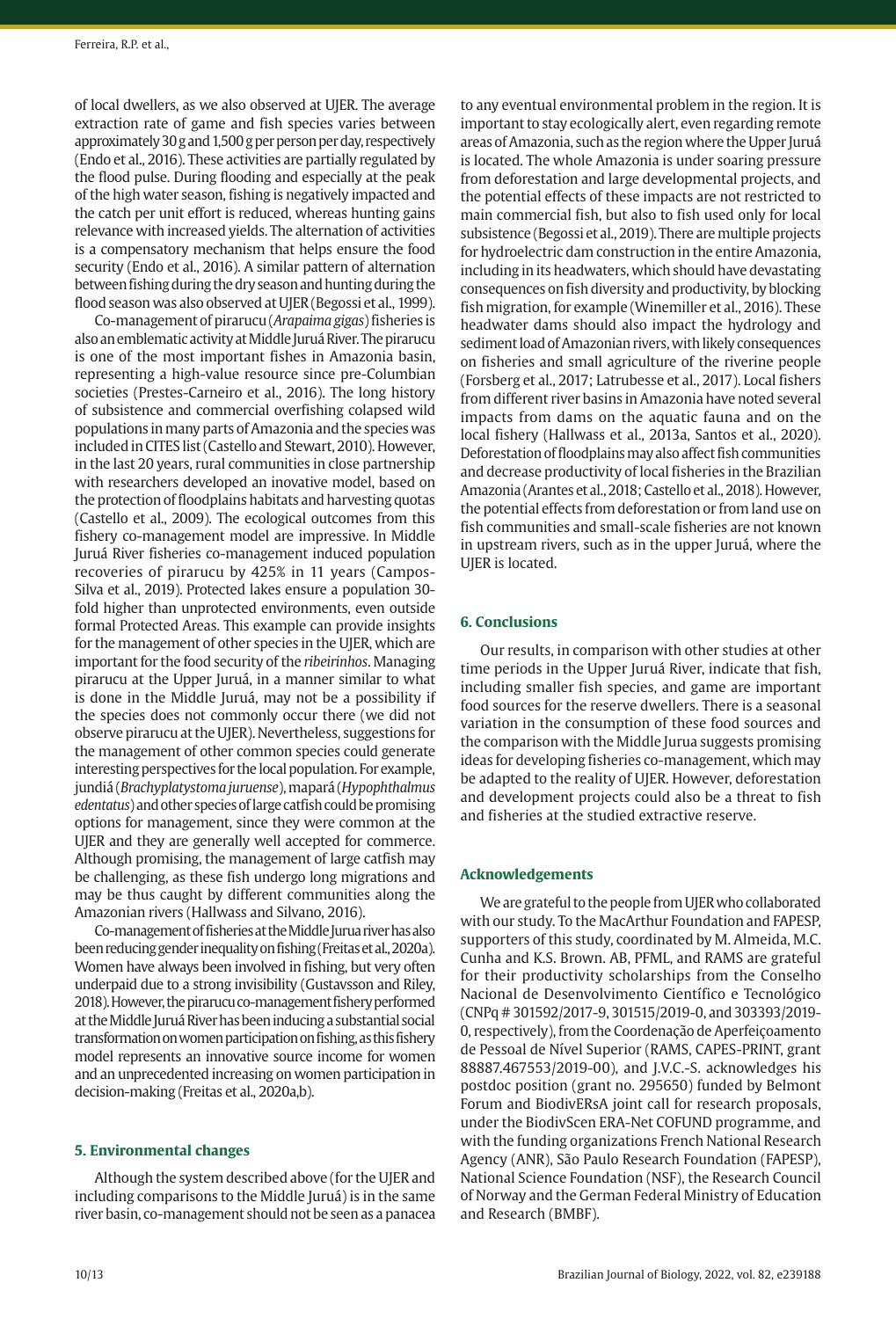### **References**

- ALMEIDA, M.W.B. and MENEZES, M.A., 1994. *O destino da Floresta*. Rio de Janeiro: Dumará Distribuidora de Publicações Ltda. Reserva Extrativista do Alto Juruá, pp. 165-225.
- ALMEIDA, M.W.B., 2004. Direitos à floresta e ambientalismo: seringueiros e suas lutas. *Revista Brasileira de Ciências Sociais*, vol. 19, no. 55, pp. 33-53. [http://dx.doi.org/10.1590/S0102-](https://doi.org/10.1590/S0102-69092004000200003) [69092004000200003](https://doi.org/10.1590/S0102-69092004000200003).
- ALMEIDA, O.T., LORENZEN, K. and MCGRATH, D.G., 2009. *Fishing agreements in the lower Amazon*: for gain and restraint. *Fisheries Management and Ecology*, vol. 16, no. 1, pp. 61-67. [http://dx.doi.](https://doi.org/10.1111/j.1365-2400.2008.00647.x) [org/10.1111/j.1365-2400.2008.00647.x](https://doi.org/10.1111/j.1365-2400.2008.00647.x).
- ALMEIDA, W.B., 1991. *Levantamento sócio-economico Reserva Extrativista do Alto Juruá.* Acre: ASAREAJ. Available from: https://acervo. socioambiental.org/sites/default/files/documents/K0D00104.pdf.
- ARANTES, C.C., FITZGERALD, D.B., HOEINGHAUS, D.J. and WINEMILLER, K.O., 2019. Impacts of hydroelectric dams on fishes and fisheries in tropical rivers through the lens of functional traits. *Current Opinion in Environmental Sustainability*, vol. 37, pp. 28-40. [http://dx.doi.org/10.1016/j.cosust.2019.04.009.](https://doi.org/10.1016/j.cosust.2019.04.009)
- ARANTES, C.C., WINEMILLER, K.O., PETRERE, M., CASTELLO, L., HESS, L.L. and FREITAS, C.E.C., 2018. Relationships between forest cover and fish diversity in the Amazon River floodplain. *Journal of Applied Ecology*, vol. 55, no. 1, pp. 386-395. [http://](https://doi.org/10.1111/1365-2664.12967) [dx.doi.org/10.1111/1365-2664.12967.](https://doi.org/10.1111/1365-2664.12967)
- ASSOCIAÇÃO DE SERINGUEIROS E AGRICULTORES DA RESERVA EXTRATIVISTA DO ALTO JURUÁ- ASAREAJ. Coordenação: Mauro W. B. de Almeida. 1993. CADASTRO DE MORADORES-1991. Acre: ASAREAJ.
- BAILEY, K.D., 1982. *Methods of social research*. London: The Free Press, 553 p.
- BEGOSSI, A. and BROWN, D., 2003. Experiences with fisheries management in Latin American and the Caribbean. In: D.C. WILSON, J.R. NIELSEN and P. DEGNBOL. *The fisheries comanagement experience*. Dordrecht: Kluwer Academic Pub. pp. 135-152. [http://dx.doi.org/10.1007/978-94-017-3323-6\\_9](https://doi.org/10.1007/978-94-017-3323-6_9).
- BEGOSSI, A., 2001. Cooperative territorial resources: *Brazilian artisanal fisheries.* In: J. BURGER, E. OSTROM, R.B. NORGAARD, D. POLICANSKY and B.D. GOLDSTEIN, *Protecting the commons*. Washington, DC: Island Press, pp. 109-132.
- BEGOSSI, A., FERREIRA, R. and SILVANO, R. A. M., 2020. *Ribeirinhos do Alto Juruá*. São Carlos: NEPA/UNICAMP, FIFO, RIMA.
- BEGOSSI, A., HANAZAKI, N. and ROSSANO, R.R., 2004. Food Chain and the reasons for fish food taboos among Amazonians and Atlantic Forest Fishers (Brazil). *Ecological Applications*, vol. 14, no. 5, pp. 1334-1343. [http://dx.doi.org/10.1890/03-5072.](https://doi.org/10.1890/03-5072)
- BEGOSSI, A., SALIVONCHYK, S.V., HALLWASS, G., HANAZAKI, N., LOPES, P.F.M., SILVANO, R.A.M., DUMARESQ, D. and PITTOCK, J., 2019. Fish consumption on the Amazon: A review of biodiversity, hydropower and food security issues. *Brazilian Journal of Biology = Revista Brasileira de Biologia*, vol. 79, no. 2, pp. 345-357. [http://](https://doi.org/10.1590/1519-6984.186572) [dx.doi.org/10.1590/1519-6984.186572.](https://doi.org/10.1590/1519-6984.186572) [PMid:30379202.](https://www.ncbi.nlm.nih.gov/entrez/query.fcgi?cmd=Retrieve&db=PubMed&list_uids=30379202&dopt=Abstract)
- BEGOSSI, A., SALIVONCHYK, S.V., HANAZAKI, N., MARTINS, I.M. and BUELONI, F., 2012. *Fishers (Paraty, RJ) and fish manipulation time: a variable associated to the choice for consumption and sale. Brazilian Journal of Biology = Revista Brasileira de Biologia*, vol. 72, no. 4, pp. 973-975. [http://dx.doi.org/10.1590/S1519-](https://doi.org/10.1590/S1519-69842012000500030) [69842012000500030](https://doi.org/10.1590/S1519-69842012000500030). [PMid:23295533.](https://www.ncbi.nlm.nih.gov/entrez/query.fcgi?cmd=Retrieve&db=PubMed&list_uids=23295533&dopt=Abstract)
- BEGOSSI, A., SILVANO, R.A.M., AMARAL, B.D. and OYAKAWA, O.T., 1999. Uses of fish and game by inhabitants of an extractive reserve (Upper Juruá, Acre, Brazil). *Environment, Development and Sustainability*, vol. 1, no. 1, pp. 73-93. [http://dx.doi.](https://doi.org/10.1023/A:1010075315060) [org/10.1023/A:1010075315060.](https://doi.org/10.1023/A:1010075315060)
- BRAGA, T.M.P., 2011. *Conhecimento local ribeirinho e suas aplicações para o manejo participativo da pesca na Reserva Extrativista do baixo Juruá, estado do Amazonas*. Manaus: Instituto Nacional de Pesquisas da Amazônia. Tese de Doutorado.
- BRASIL. MINISTÉRIO DO MEIO AMBIENTE. INSTITUTO CHICO MENDES DE CONSERVAÇÃO DA BIODIVERSIDADE, 2009. *Plano de Manejo da Reserva Extrativista do Baixo Juruá*. Juruá, AM: MMA.
- BUSTAMANTE, M.M., NOBRE, C.A., SMERALDI, R., AGUIAR, A.P., BARIONI, L.G., FERREIRA, L.G. and OMETTO, J.P., 2012. Estimating greenhouse gas emissions from cattle raising in Brazil. *Climatic Change*, vol. 115, no. 3-4, pp. 559-577. [http://dx.doi.org/10.1007/](https://doi.org/10.1007/s10584-012-0443-3) [s10584-012-0443-3](https://doi.org/10.1007/s10584-012-0443-3).
- CAMPOS-SILVA, J.V. and PERES, C.A., 2016. Community-based management induces rapid recovery of a high-value tropical freshwater fishery. *Scientific Reports*, vol. 6, no. 1, pp. 34745. [http://dx.doi.org/10.1038/srep34745](https://doi.org/10.1038/srep34745). [PMid:27731319.](https://www.ncbi.nlm.nih.gov/entrez/query.fcgi?cmd=Retrieve&db=PubMed&list_uids=27731319&dopt=Abstract)
- CAMPOS-SILVA, J.V., HAWES, J.E. and PERES, C.A., 2019. Population recovery, seasonal site fidelity, and daily activity of pirarucu (Arapaima spp.) in an Amazonian floodplain mosaic. *Freshwater Biology*, vol. 64, no. 7, pp. 1255-1264. [http://dx.doi.org/10.1111/](https://doi.org/10.1111/fwb.13301) [fwb.13301.](https://doi.org/10.1111/fwb.13301)
- CARVALHO, J.M., 1997. Mandonismo, coronelismo, clientelismo: uma discussão conceitual., *Dados*, vol. 40, no. 2, pp. 229-250. [http://dx.doi.org/10.1590/S0011-52581997000200003](https://doi.org/10.1590/S0011-52581997000200003).
- CASTELLO, L. and STEWART, D.J., 2010. Assessing CITES nondetriment findings procedures for Arapaima in Brazil. *Journal of Applied Ichthyology*, vol. 26, no. 1, pp. 49-56. [http://dx.doi.](https://doi.org/10.1111/j.1439-0426.2009.01355.x) [org/10.1111/j.1439-0426.2009.01355.x.](https://doi.org/10.1111/j.1439-0426.2009.01355.x)
- CASTELLO, L., HESS, L.L., THAPA, R., MCGRATH, D.G., ARANTES, C.C., RENÓ, V.F. and ISAAC, V.J., 2018. Fishery yields vary with land conver on the Amazon River floodplain. *Fish and Fisheries*, vol. 19, no. 3, pp. 431-440. [http://dx.doi.org/10.1111/faf.12261](https://doi.org/10.1111/faf.12261).
- CASTELLO, L., MCGRATH, D.G., HESS, L.L., COE, M.T., LEFEBVRE, P.A., PETRY, P., MACEDO, M.N., RENÓ, V.F. and ARANTES, C.C., 2013. The vulnerability of Amazon freshwater ecosystems. *Conservation Letters*, vol. 6, no. 4, pp. 217-229. [http://dx.doi.](https://doi.org/10.1111/conl.12008) [org/10.1111/conl.12008.](https://doi.org/10.1111/conl.12008)
- CASTELLO, L., VIANA, J.P., WATKINS, G., PINEDO-VASQUEZ, M. and LUZADIS, V.A., 2009. Lessons from integrating fishers of arapaima in small-scale fisheries management at the Mamirauá Reserve, Amazon. *Environmental Management*, vol. 43, no. 2, pp. 197-209. [http://dx.doi.org/10.1007/s00267-008-9220-5](https://doi.org/10.1007/s00267-008-9220-5). [PMid:18946698.](https://www.ncbi.nlm.nih.gov/entrez/query.fcgi?cmd=Retrieve&db=PubMed&list_uids=18946698&dopt=Abstract)
- CASTILLA, J.C. and DEFEO, O., 2001. Latin American benthic shellfisheries: emphasis on co-management and experimental practices. *Reviews in Fish Biology and Fisheries*, vol. 11, no. 1, pp. 1-30. [http://dx.doi.org/10.1023/A:1014235924952](https://doi.org/10.1023/A:1014235924952).
- CASTRO, F. and MCGRATH, D., 2003. Moving toward sustainability in the local management of floodplain lake fisheries in the Brazilian Amazon. *Human Organization*, vol. 62, no. 2, pp. 123- 133. [http://dx.doi.org/10.17730/humo.62.2.9bkh58xeekj6bg0m](https://doi.org/10.17730/humo.62.2.9bkh58xeekj6bg0m).
- COSTA, A. C. S.; SOUZA, L.P, DELGADO, R. C. and GOMES, F. A., 2012. Períodos de cheia e vazante do Rio Juruá na região de Cruzeiro do Sul, Acre. *Enciclopédia Biosfera, Centro Científico Conhecer*, vol. 8, no. 14, pp. 1343.
- COSTA, T.V., SILVA, R.R.S., SOUZA, J.L., BATALHA, O.S. and HOSHIBA, M.A., 2013. Aspectos do consumo e comércio do pescado em Parintins. *Boletim do Instituto de Pesca*, vol. 39, no. 1, pp. 63-75.
- DE ANDRADE, A.A.L.G., 2003. *Artesãos da floresta, população e inovação tecnologica: o caso do "couro vegetal" na reserva extrativista do Alto Jurua, Acre*. Campinas: UNICAMP, 174 p. Dissertacão de Mestrado.
- DIAS, C.J. 2004. *Na Floresta onde vivem mansos vivem brabos: economia simbólica de acesso a natureza praticada na Reserva Extrativista do Alto Juruá*. Campinas: UNICAMP, 262 p. Tese de Mestrado.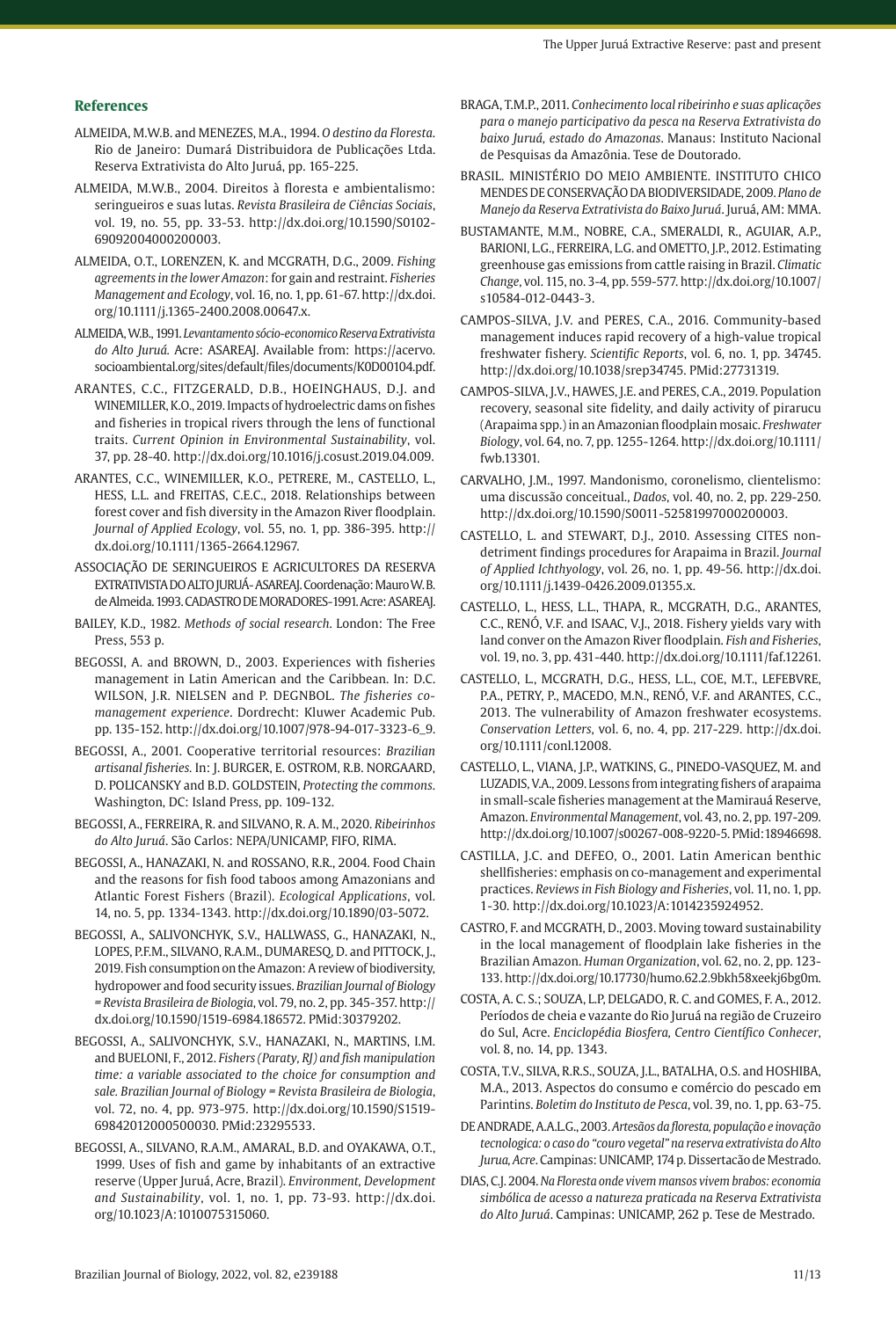- ENDO, W., PERES, C.A. and HAUGAASEN, T., 2016. Flood pulse dynamics affects exploitation of both aquatic and terrestrial prey by Amazonian floodplain settlements. *Biological Conservation*, vol. 201, pp. 129-136. [http://dx.doi.org/10.1016/j.](https://doi.org/10.1016/j.biocon.2016.07.006) [biocon.2016.07.006.](https://doi.org/10.1016/j.biocon.2016.07.006)
- FEARNSIDE, P.M. 2017a. *Brazil's Belo Monte Dam: Lessons of an Amazonian resource struggle. Die Erde*, vol. 148, no. 2-3, pp. 167-184. http://dx.doi.org/10.12854/erde-148-26.
- FEARNSIDE, P.M. 2017b. *Deforestation of the Brazilian Amazon*. In: H. SHUGART, ed. *Oxford Research Encyclopedia of Environmental Science*. New York: Oxford University Press. [http://dx.doi.](https://doi.org/10.1093/acrefore/9780199389414.013.102) [org/10.1093/acrefore/9780199389414.013.102](https://doi.org/10.1093/acrefore/9780199389414.013.102).
- FEARNSIDE, P.M., 2001. Environmental impacts of Brazil's Tucuruí Dam: unlearned lessons for hydroelectric development in Amazonia. *Environmental Management*, vol. 27, no. 3, pp. 377- 396. [http://dx.doi.org/10.1007/s002670010156](https://doi.org/10.1007/s002670010156). [PMid:11148764.](https://www.ncbi.nlm.nih.gov/entrez/query.fcgi?cmd=Retrieve&db=PubMed&list_uids=11148764&dopt=Abstract)
- FEARNSIDE, P.M., 2007. *Brazil's Cuiabá- Santarém (BR-163) Highway: The Environmental Cost of Paving a Soybean Corridor Through the Amazon*. *Environmental Management*, vol. 39, no. 5, pp. 601-614. [http://dx.doi.org/10.1007/s00267-006-0149-2](https://doi.org/10.1007/s00267-006-0149-2). [PMid:17377730.](https://www.ncbi.nlm.nih.gov/entrez/query.fcgi?cmd=Retrieve&db=PubMed&list_uids=17377730&dopt=Abstract)
- FERREIRA, J., ARAGÃO, L.E., BARLOW, J., BARRETO, P., BERENGUER, E., BUSTAMANTE, M., GARDNER, T.A., LEES, A.C., LIMA, A., LOUZADA, J., PARDINI, R., PARRY, L., PERES, C.A., POMPEU, P.S., TABARELLI, M. and ZUANON, J., 2014. Environment and Development. Brazil's environmental leadership at risk. *Science*, vol. 346, no. 6210, pp. 706-707. [http://dx.doi.org/10.1126/](https://doi.org/10.1126/science.1260194) [science.1260194](https://doi.org/10.1126/science.1260194)[. PMid:25378611.](https://www.ncbi.nlm.nih.gov/entrez/query.fcgi?cmd=Retrieve&db=PubMed&list_uids=25378611&dopt=Abstract)
- FERREIRA, R.P., 2020. *Reserva Extrativista Alto Juruá, comparações temporais 1993/1994 - 2020 e segurança alimentar das comunidades ribeirinhas*. Santos: Universidade Santa Cecília, Tese de Mestrado.
- FIGUEIREDO, G.M., LEITÃO-FILHO, H.F. and BEGOSSI, A., 1993. Ethnobotany of Atlantic Forest Coastal Communities: Diversity of Plant Uses in Gamboa (Itacuruçá Island, Brazil). *Human Ecology*, vol. 21, no. 4, pp. 419-430. [http://dx.doi.org/10.1007/](https://doi.org/10.1007/BF00891142) [BF00891142.](https://doi.org/10.1007/BF00891142)
- FLÔRES, R.M.V., CHICRALA, P.M. and SOARES, S.S., 2014. Avaliação das preferências dos consumidores de pescado do Estado do Tocantins através de pesquisa de campo realizada no seminário caiu na rede é lucro. *Brazilian Journal of Aquatic Science and Technology*, vol. 18, no. 1, pp. 121-129. [http://dx.doi.org/10.14210/](https://doi.org/10.14210/bjast.v18n1.p121-129) [bjast.v18n1.p121-129](https://doi.org/10.14210/bjast.v18n1.p121-129).
- FORSBERG, B.R., MELACK, J.M., DUNNE, T., BARTHEM, R.B., GOULDING, M., PAIVA, R.C.D., SORRIBAS, M.V., SILVA JUNIOR, U.L., and WEISSER, S., 2017. The potential impact of new Andean dams on Amazon fluvial ecosystems. *PLoS One*, vol. 12, no. 8, pp. e0182254. [http://dx.doi.org/10.1371/journal.,pone.0182254](https://doi.org/10.1371/journal.pone.0182254). [PMid:28832638.](https://www.ncbi.nlm.nih.gov/entrez/query.fcgi?cmd=Retrieve&db=PubMed&list_uids=28832638&dopt=Abstract)
- FREITAS, C.T., ESPÍRITO-SANTOS, H.M.V., CAMPOS-SILVA JOÃO VICTOR, B., PERES, C.A. and LOPES, P.F.M., 2020a. Comanagement: a potential tool to promote gender equity in fisheries. *Ecological Economic*, vol. 176, pp. 106709.
- FREITAS, C.T., LOPES, P.F.M., CAMPOS-SILVA, J.V., NOBLE, M.M., DYBALL, R. and PERES, C.A., 2020b. Co-management of culturally impor- tant species: A tool to promote biodiversity conservation and human well-being. *People and Nature*, vol. 2, no. 1, pp. 61- 81. [http://dx.doi.org/10.1002/pan3.10064.](https://doi.org/10.1002/pan3.10064)
- FREITAS, J., 2012. *Efeitos da intervenção governamental na Reserva Extrativista do Alto Juruá no período 1990 a 2010: identificação dos pontos fortes e fracos.* Faculdade Federal do Amazonas. 131 p. Dissertação de Mestrado.
- GOULDING, M., BARTHEM, R. and FERREIRA, E. 2003. *The Smithsonian Atlas of The Amazon*. Washington: Smithsonian books.
- GUSTAVSSON, M., and RILEY, M.N., 2018. Women, capitals and fishing lives: exploring gendered dynamics in the  $L\hat{y}$ n Peninsula small-scale fishery (Wales, UK). *Maritime Studies*, vol. 17, pp. 223-231.
- GUTIÉRREZ, N.L., HILBORN, R. and DEFEO, O., 2011. Leadership, social capital and incentives promote successful fisheries. *Nature*, vol. 470, no. 7334, pp. 386-389. [http://dx.doi.org/10.1038/](https://doi.org/10.1038/nature09689) [nature09689](https://doi.org/10.1038/nature09689). [PMid:21209616.](https://www.ncbi.nlm.nih.gov/entrez/query.fcgi?cmd=Retrieve&db=PubMed&list_uids=21209616&dopt=Abstract)
- HALLWASS, G. and SILVANO, R.A.M., 2016. Patterns of selectiveness in the Amazonian freshwater fisheries: implications for management. *Journal of Environmental Planning and Management*, vol. 59, no. 9, pp. 1537-1559. [http://dx.doi.org/](https://doi.org/10.1080/09640568.2015.1081587) [10.1080/09640568.2015.1081587.](https://doi.org/10.1080/09640568.2015.1081587)
- HALLWASS, G., LOPES, P.F., JURAS, A.A. and SILVANO, R.A.M., 2013a. Fishers' knowledge identifies environmental changes and fish abundance trends in impounded tropical rivers. *Ecological Applications*, vol. 23, no. 2, pp. 392-407. [http://dx.doi.](https://doi.org/10.1890/12-0429.1) [org/10.1890/12-0429.1.](https://doi.org/10.1890/12-0429.1) [PMid:23634590.](https://www.ncbi.nlm.nih.gov/entrez/query.fcgi?cmd=Retrieve&db=PubMed&list_uids=23634590&dopt=Abstract)
- HALLWASS, G., LOPES, P.F.M., JURAS, A.A. and SILVANO, R.A.M., 2011. Fishing effort and catch composition of urban market and rural villages in Brazilian Amazon. *Environmental Management*, vol. 47, no. 2, pp. 188-200. [http://dx.doi.org/10.1007/s00267-010-](https://doi.org/10.1007/s00267-010-9584-1) [9584-1.](https://doi.org/10.1007/s00267-010-9584-1) [PMid:21153639.](https://www.ncbi.nlm.nih.gov/entrez/query.fcgi?cmd=Retrieve&db=PubMed&list_uids=21153639&dopt=Abstract)
- HALLWASS, G., LOPES, P.F.M., JURAS, A.A. and SILVANO, R.A.M., 2013b. Behavioral and environmental influences on fishing rewards and the outcomes of alternative management scenarios for large tropical rivers. *Journal of Environmental Management*, vol. 128, pp. 274-282. [http://dx.doi.org/10.1016/j.jenvman.2013.05.037](https://doi.org/10.1016/j.jenvman.2013.05.037). [PMid:23764509.](https://www.ncbi.nlm.nih.gov/entrez/query.fcgi?cmd=Retrieve&db=PubMed&list_uids=23764509&dopt=Abstract)
- HOMMA, A.K.O., ALVES, A.R., ALVES, S.M., FRANCO, A.A. and PENA, H.W.A. 2012. Environmental Sustainability in Agriculture and Food Security in the Brazilian Amazon. In: *ISEE 2012 Conference*, 2012. Rio de Janeiro, RJ. [accessed DAY MONTH YEAR]. Available from: https://www.alice.cnptia.embrapa.br/ bitstream/doc/952848/1/105homma.pdf
- HUNTINGTON, H.P., BEGOSSI, A., GEARHEARD, S.F., KERSEY, B., LORING, P.A., MUSTONEN, T., PAUDEL, P.K., SILVANO, R.A.M. and VAVE, R., 2017. How small communities respond to environmental change: patterns from tropical to polar ecosystems. *Ecology and Society*, vol. 22, pp. 9.
- ISAAC, V., ALMEIDA, M.C., GIARRIZZO, T., DEUS, C.P., VALE, R., KLEIN, G. and BEGOSSI, A., 2015. Food consumption as an indicator of the conservation of natural resources in riverine communities of the Brazilian Amazon. *Anais da Academia Brasileira de Ciências*, vol. 87, no. 4, pp. 2229-2242. [http://dx.doi.org/10.1590/0001-](https://doi.org/10.1590/0001-3765201520140250) [3765201520140250](https://doi.org/10.1590/0001-3765201520140250). [PMid:26628023.](https://www.ncbi.nlm.nih.gov/entrez/query.fcgi?cmd=Retrieve&db=PubMed&list_uids=26628023&dopt=Abstract)
- ISSAC, V. and ALMEIDA, M.C., 2011. *El consumo de pescado en la Amazonía Brasileña*. Rome: FAO. COPESCAALC Document no. 13.
- KEPPELER, F.W., HALLWASS, G. and SILVANO, R.A.M., 2017. Influence of protected areas on fish assemblages and fisheries in a large tropical river. *Oryx*, vol. 51, no. 2, pp. 268-279. [http://dx.doi.](https://doi.org/10.1017/S0030605316000247) [org/10.1017/S0030605316000247](https://doi.org/10.1017/S0030605316000247).
- LANDMANN, R.D.V., 2014. *"A Alagação não ofende": a invisibilidade de um desastre relacionado às cheias atípicas na RESEX Alto Juruá, Acre*. São Carlos: Universidade de São Paulo, 290 p. Tese de Doutorado.
- LATRUBESSE, E.M., ARIMA, E.Y., DUNNE, T., PARK, E., BAKER, V.R., D'HORTA, F.M., WIGHT, C., WITTMANN, F., ZUANON, J., BAKER, P.A., RIBAS, C.C., NORGAARD, R.B., FILIZOLA, N., ANSAR, A., FLYVBJERG, B. and STEVAUX, J.C., 2017. *Damming the rivers of the Amazon basin. Nature*, vol. 546, no. 7658, pp. 363-369. [http://](https://doi.org/10.1038/nature22333) [dx.doi.org/10.1038/nature22333](https://doi.org/10.1038/nature22333). [PMid:28617466.](https://www.ncbi.nlm.nih.gov/entrez/query.fcgi?cmd=Retrieve&db=PubMed&list_uids=28617466&dopt=Abstract)